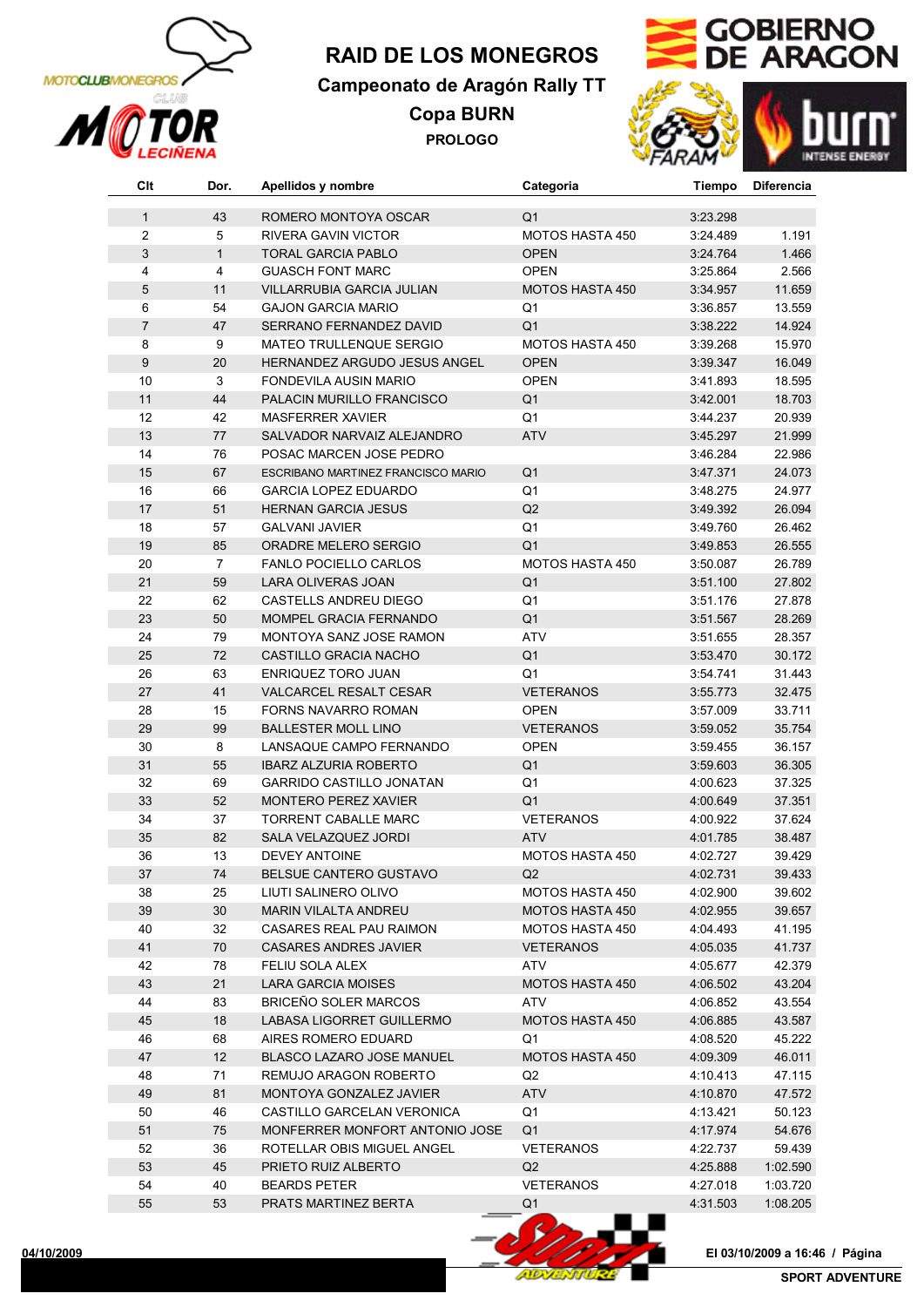

**RAID DE LOS MONEGROS Campeonato de Aragón Rally TT Copa BURN PROLOGO**



### **Click Club Categoria Categoria Categoria Categoria Club Categoria Club Club Club Club Club Club Club Club Club Club Club Club Club Club Club Club Club Club Club Club C Ausentes** 14 LAPENA SUELVES CESAR MOTOS HASTA 450 39 CABANILLAS BENITEZ RAFAEL VETERANOS 60 ESPINOSA ALEGRE LUIS Q2 **Abandonos** 19 SALVADOR ABELLA EMILIANO MOTOS HASTA 450

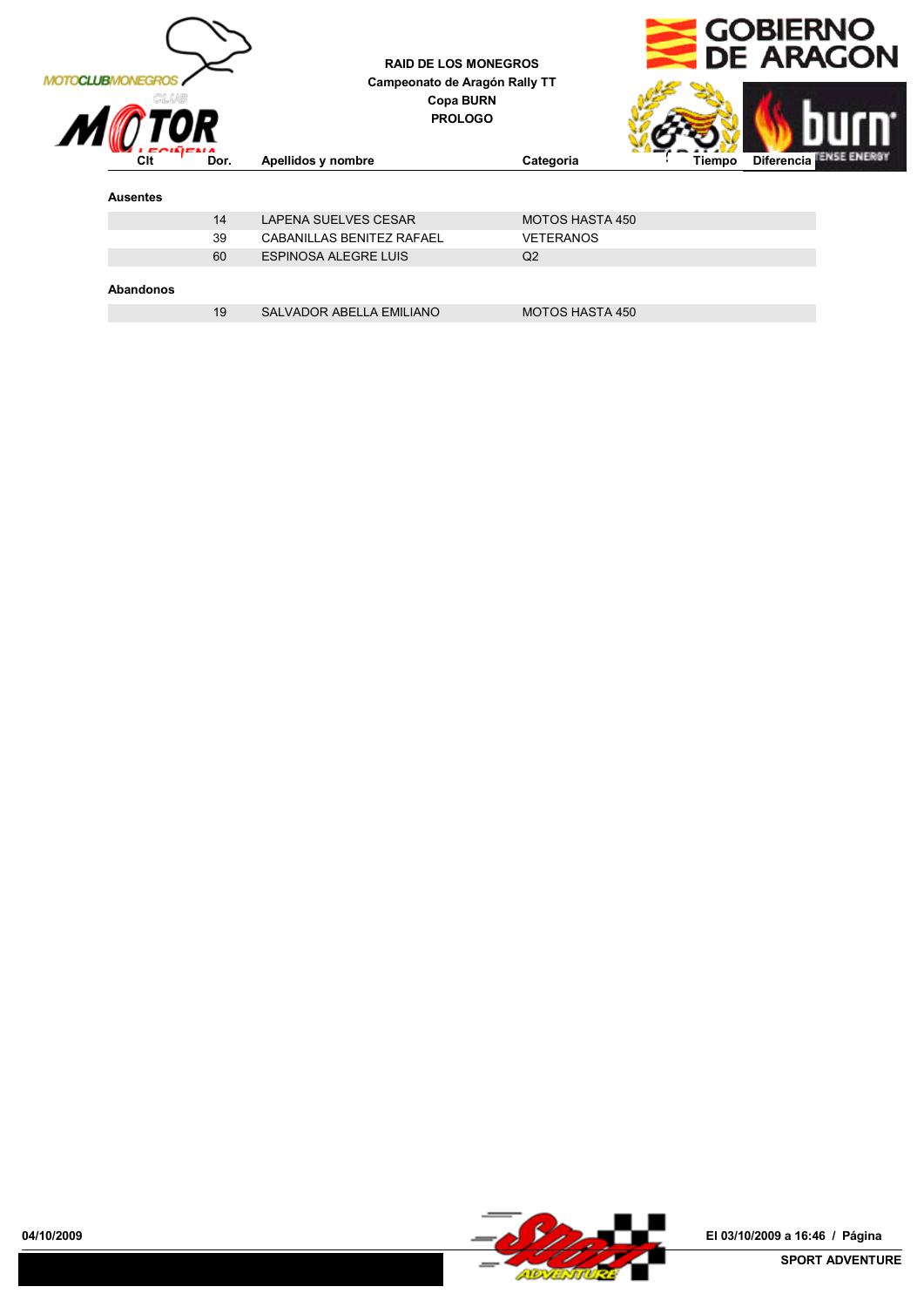

## **RAID DE LOS MONEGROS**

Campeonato de Aragón Rally TT

Copa Burm CARRERA

Clasificación Oficial



| Clt      | Num            | Piloto                                              | Clase                              | Vueltas               |                                                                                     | Tiempo Diferéncia | M. Vuelta   |
|----------|----------------|-----------------------------------------------------|------------------------------------|-----------------------|-------------------------------------------------------------------------------------|-------------------|-------------|
| 1        | 43             | <b>ROMERO MONTOYA OSCAR</b>                         | Q1                                 | 3                     | 2h35:21.094                                                                         |                   | 50:33.681   |
| 2        | 4              | <b>GUASCH FONT MARC</b>                             | <b>OPEN</b>                        | 3                     | <b>2h40:57.475</b> +5:36.381                                                        |                   | 52:23.931   |
| 3        | 5              | <b>RIVERA GAVIN VICTOR</b>                          | MOTOS HASTA 450                    | 3                     | <b>2h43:01.200</b> +7:40.106                                                        |                   | 53:40.500   |
| 4        | $\mathbf{1}$   | <b>TORAL GARCIA PABLO</b>                           | OPEN                               | 3                     | 2h45:28.597 +10:07.503                                                              |                   | 54:28.302   |
| 5        | 3              | <b>FONDEVILA AUSIN MARIO</b>                        | <b>OPEN</b>                        | 3                     | <b>2h46:43.108</b> +11:22.014                                                       |                   | 54:37.570   |
| 6        | 11             | <b>VILLARRUBIA GARCIA JULIAN</b>                    | MOTOS HASTA 450                    | 3                     | <b>2h46:43.792</b> +11:22.698                                                       |                   | 54:32.870   |
| 7        | 54             | <b>GAJON GARCIA MARIO</b>                           | Q1                                 | 3                     | <b>2h48:18.463</b> +12:57.369                                                       |                   | 55:40.944   |
| 8        | 9              | <b>MATEO TRULLENQUE SERGIO</b>                      | MOTOS HASTA 450                    | 3                     |                                                                                     |                   | 55:40.614   |
| 9        | 47             | <b>SERRANO FERNANDEZ DAVID</b>                      | Q1                                 | 3                     | <b>2h52:32.677</b> +17:11.583                                                       |                   | 55:45.474   |
| 10       | 20             | HERNANDEZ ARGUDO JESUS ANGEL                        | <b>OPEN</b>                        | 3                     | <b>2h55:59.011</b> +20:37.917                                                       |                   | 57:51.428   |
| 11       | $\overline{7}$ | <b>FANLO POCIELLO CARLOS</b>                        | MOTOS HASTA 450                    | 3                     | <b>3h02:02.025</b> +26:40.931 1h00:10.685                                           |                   |             |
| 12       | 59             | <b>LARA OLIVERAS JOAN</b>                           | Q1                                 | 3                     | 3h02:08.435 +26:47.341                                                              |                   | 58:56.696   |
| 13       | 67             | <b>ESCRIBANO MARTINEZ FRANCISCO MARIO</b>           | Q1                                 | 3                     | <b>3h04:09.381</b> +28:48.287   1h00:28.874                                         |                   |             |
| 14       | 66             | <b>GARCIA LOPEZ EDUARDO</b>                         | Q1                                 | 3                     | <b>3h04:15.498</b> +28:54.404   1h00:14.288                                         |                   |             |
| 15       | 77             | SALVADOR NARVAIZ ALEJANDRO                          | ATV                                | 3                     | 3h04:39.825 +29:18.731                                                              |                   | 1h00:33.544 |
| 16       | 51             | <b>HERNAN GARCIA JESUS</b>                          | Q2                                 | 3                     | <b>3h04:51.826 +29:30.732</b>                                                       |                   | 59:32.742   |
| 17       | 14             | <b>LAPENA SUELVES CESAR</b>                         | <b>MOTOS HASTA 450</b>             | 3                     | <b>3h06:09.790</b> +30:48.696                                                       |                   | 58:56.462   |
| 18       | 50             | <b>MOMPEL GRACIA FERNANDO</b>                       | Q1                                 | 3                     |                                                                                     |                   |             |
| 19       | 85             | <b>ORADRE MELERO SERGIO</b>                         | Q1                                 | 3                     | <b>3h07:05.330</b> +31:44.236 1h00:49.877                                           |                   |             |
| 20       | 19             | <b>SALVADOR ABELLA EMILIANO</b>                     | MOTOS HASTA 450                    | 3                     |                                                                                     |                   |             |
| 21       | 52             | <b>MONTERO PEREZ XAVIER</b>                         | Q1                                 | 3                     | <b>3h07:49.755</b> +32:28.661   1h01:35.426                                         |                   |             |
| 22       | 79             | <b>MONTOYA SANZ JOSE RAMON</b>                      | ATV                                | 3                     |                                                                                     |                   |             |
| 23       | 62             | <b>CASTELLS ANDREU DIEGO</b>                        | Q1                                 | 3                     | <b>3h08:28.782</b> +33:07.688   1h01:54.870                                         |                   |             |
| 24       | 76             | POSAC MARCEN JOSE PEDRO                             |                                    | 3                     |                                                                                     |                   |             |
| 25       | 15             | <b>FORNS NAVARRO ROMAN</b>                          | <b>OPEN</b>                        | 3                     | $3h09:16.039$ +33:54.945   1h01:52.123                                              |                   |             |
| 26       | 63             | <b>ENRIQUEZ TORO JUAN</b>                           | Q1                                 | 3                     |                                                                                     |                   |             |
| 27       | 37             | <b>TORRENT CABALLE MARC</b>                         | <b>VETERANOS</b>                   | 3                     | 3h10:43.767 +35:22.673 1h02:03.732                                                  |                   |             |
| 28       | 72             | <b>CASTILLO GRACIA NACHO</b>                        | Q1                                 | 3                     | 3h11:29.599 +36:08.505 1h01:56.124                                                  |                   |             |
| 29       | 12             | <b>BLASCO LAZARO JOSE MANUEL</b>                    | MOTOS HASTA 450                    | 3                     | 3h11:35.788 +36:14.694                                                              |                   | 1h02:32.369 |
| 30       | 83             | <b>BRICENO SOLER MARCOS</b>                         | ATV                                | 3                     |                                                                                     |                   |             |
| 31       | 25             | <b>LIUTI SALINERO OLIVO</b>                         | MOTOS HASTA 450                    | 3                     | <b>3h13:32.616</b> +38:11.522   1h03:44.790                                         |                   |             |
| 32       | 57             | <b>GALVANI JAVIER</b>                               | Q1                                 | 3                     | <b>3h13:41.217</b> +38:20.123   1h01:55.550                                         |                   |             |
| 33       | 74             | <b>BELSUE CANTERO GUSTAVO</b>                       | Q2                                 | 3                     | <b>3h14:13.077</b> +38:51.983 1h03:25.148                                           |                   |             |
| 34       | 32             | <b>CASARES REAL PAU RAIMON</b>                      | MOTOS HASTA 450                    | 3                     |                                                                                     |                   |             |
| 35       | 82             | <b>SALA VELAZQUEZ JORDI</b>                         | ATV                                | 3                     | <b>3h15:36.612</b> +40:15.518 1h04:39.562                                           |                   |             |
| 36       | 69             | <b>GARRIDO CASTILLO JONATAN</b>                     | Q1                                 | 3                     | 3h16:01.166 +40:40.072   1h04:04.581                                                |                   |             |
| 37       |                |                                                     |                                    | 3                     | <b>3h16:13.800</b> +40:52.706 1h03:02.794                                           |                   |             |
| 38       | 13<br>30       | <b>DEVEY ANTOINE</b><br><b>MARIN VILALTA ANDREU</b> | MOTOS HASTA 450<br>MOTOS HASTA 450 | 3                     | <b>3h16:33.369</b>  +41:12.275   1h03:59.415                                        |                   |             |
| 39       | 8              | <b>LANSAQUE CAMPO FERNANDO</b>                      | <b>OPEN</b>                        | 3                     | $3h20:36.227$ +45:15.133   1h03:56.501                                              |                   |             |
| 40       | 41             | <b>VALCARCEL RESALT CESAR</b>                       | VETERANOS                          | 3                     | 3h24:34.453 +49:13.359 1h02:39.142                                                  |                   |             |
|          | 78             | <b>FELIU SOLA ALEX</b>                              |                                    | $\mathbf{2}^{\prime}$ |                                                                                     |                   |             |
| 41<br>42 | 81             | <b>MONTOYA GONZALEZ JAVIER</b>                      | ATV                                | 2                     | <b>2h16:19.914</b>   +1 Vuelta   1h04:36.471<br>$2h16:51.487$ +1 Vuelta 1h07:58.244 |                   |             |
| 43       | 70             | <b>CASARES ANDRES JAVIER</b>                        | ATV<br><b>VETERANOS</b>            | $\overline{2}$        | $2h17:42.813$ +1 Vuelta 1h05:14.164                                                 |                   |             |
| 44       | 40             |                                                     |                                    | 2                     |                                                                                     |                   |             |
| 45       | 71             | <b>BEARDS PETER</b><br><b>REMUJO ARAGON ROBERTO</b> | VETERANOS                          | $\overline{2}$        | <b>2h18:15.520</b>   +1 Vuelta   1h08:03.796<br>$2h19:35.471$ +1 Vuelta 1h08:33.807 |                   |             |
| 46       | 21             | <b>LARA GARCIA MOISES</b>                           | Q2<br>MOTOS HASTA 450              |                       | 2h20:25.194   +1 Vuelta   1h09:33.922                                               |                   |             |
|          |                |                                                     |                                    | 2                     | $2h21:14.440$ +1 Vuelta 1h09:13.806                                                 |                   |             |
| 47       | 53             | <b>PRATS MARTINEZ BERTA</b>                         | Q1                                 | $\mathbf{2}$          |                                                                                     |                   |             |
| 48       | 36             | ROTELLAR OBIS MIGUEL ANGEL                          | VETERANOS                          | 2                     | <b>2h21:23.857</b>   +1 Vuelta   1h10:10.525                                        |                   |             |
| 49       | 46             | <b>CASTILLO GARCELAN VERONICA</b>                   | Q1                                 | $\mathbf{2}$          | <b>2h24:02.470</b>   +1 Vuelta   1h10:01.869                                        |                   |             |
| 50       | 45             | PRIETO RUIZ ALBERTO                                 | Q2                                 | 2                     | <b>2h27:56.200</b>   +1 Vuelta   1h09:57.730                                        |                   |             |
| 51       | 99             | <b>BALLESTER MOLL LINO</b>                          | VETERANOS                          | $\mathbf{2}$          | $2h33:50.709$   +1 Vuelta   1h10:27.855                                             |                   |             |
| 52       | 75             | <b>MONFERRER MONFORT ANTONIO JOSE</b>               | Q1                                 | 2                     | $2h55:53.261$ +1 Vuelta 1h26:13.859                                                 |                   |             |

Mejor vuelta : 43 ROMERO MONTOYA OSCAR - 50:33.681

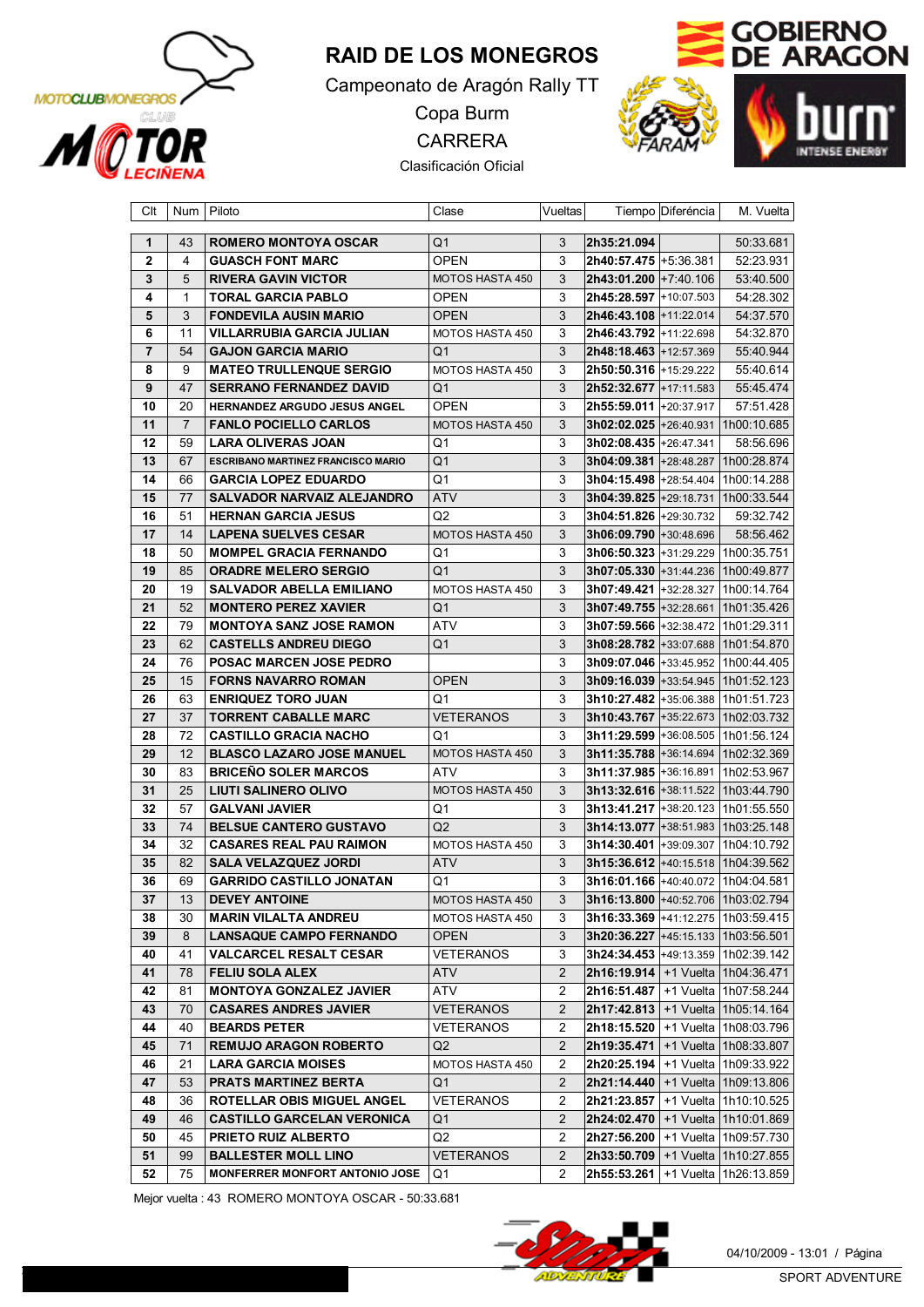



Abandonos

| 18 | <b>LABASA LIGORRET GUILLERMO</b> | MOTOS HASTA 450 |  |  |
|----|----------------------------------|-----------------|--|--|
| 42 | ∣ MASFERRER XAVIER               | O.              |  |  |
| 44 | <b>PALACIN MURILLO FRANCISCO</b> | Q1              |  |  |
| 55 | <b>IBARZ ALZURIA ROBERTO</b>     | O۱              |  |  |
| 68 | <b>AIRES ROMERO EDUARD</b>       | O.              |  |  |

Pendiente de control técnico o incidentes de orden deportivo

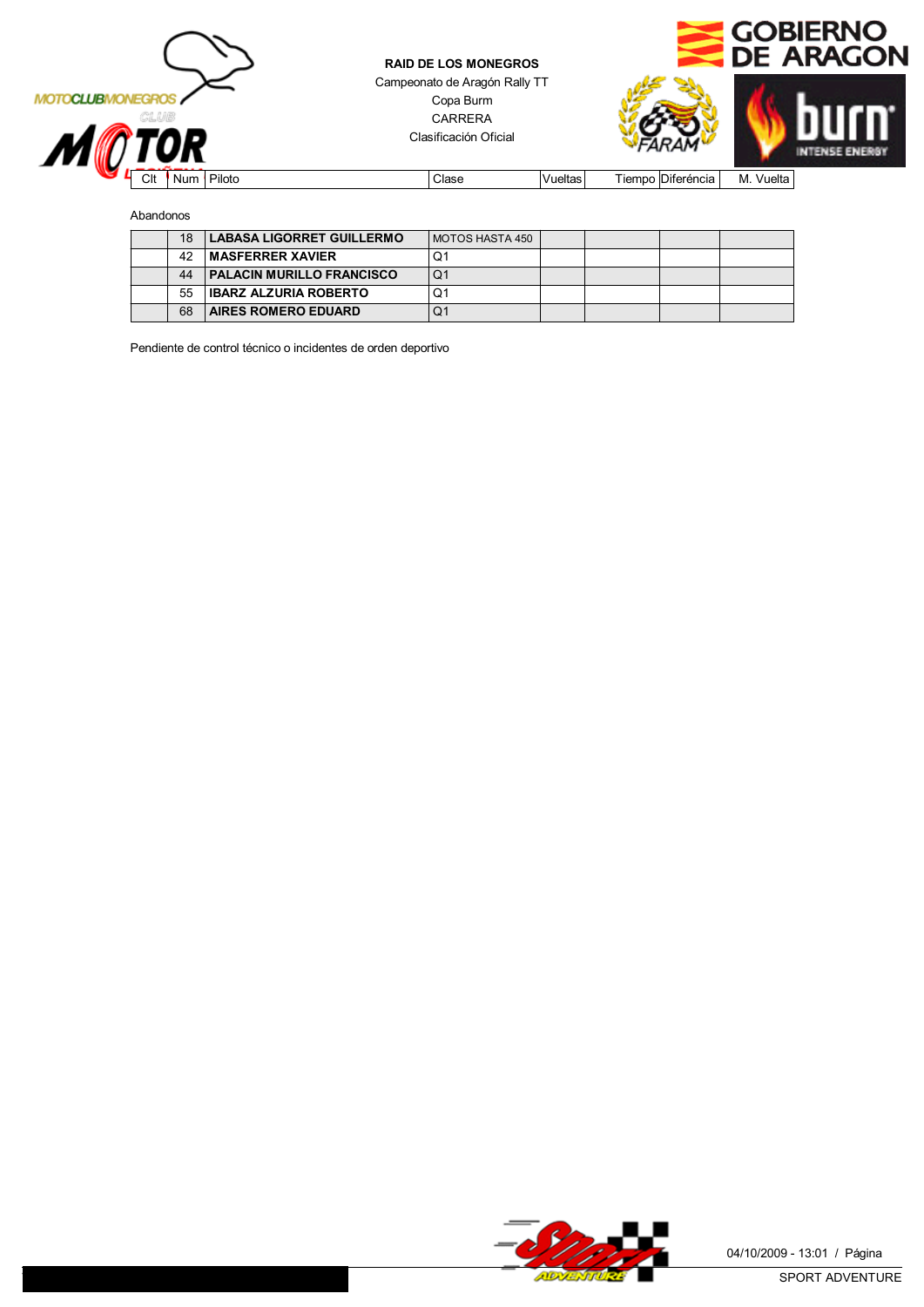



Clt Num Piloto Vueltas Tiempo Diferéncia M. Vuelta Clase

#### OPEN

|   |    | <b>GUASCH FONT MARC</b>             | 3 | 2h40:57.475                                | 52:23.931 OPEN |      |
|---|----|-------------------------------------|---|--------------------------------------------|----------------|------|
| , |    | <b>TORAL GARCIA PABLO</b>           |   | <b>2h45:28.597 +4:31.122  </b>             | 54:28.302 OPEN |      |
| 3 | 3  | <b>FONDEVILA AUSIN MARIO</b>        |   | $2h46:43.108 + 5:45.633$                   | 54:37.570 OPEN |      |
|   | 20 | <b>HERNANDEZ ARGUDO JESUS ANGEL</b> | 3 | $2h55:59.011 + 15:01.536$                  | 57:51.428 OPEN |      |
|   | 15 | <b>FORNS NAVARRO ROMAN</b>          |   | $ 3h09:16.039 +28:18.564 1h01:52.123 OPEN$ |                |      |
|   | 8  | <b>LANSAQUE CAMPO FERNANDO</b>      | 3 | $3h20:36.227$ +39:38.752 1h03:56.501       |                | OPFN |

Mejor vuelta : 4 GUASCH FONT MARC - 52:23.931

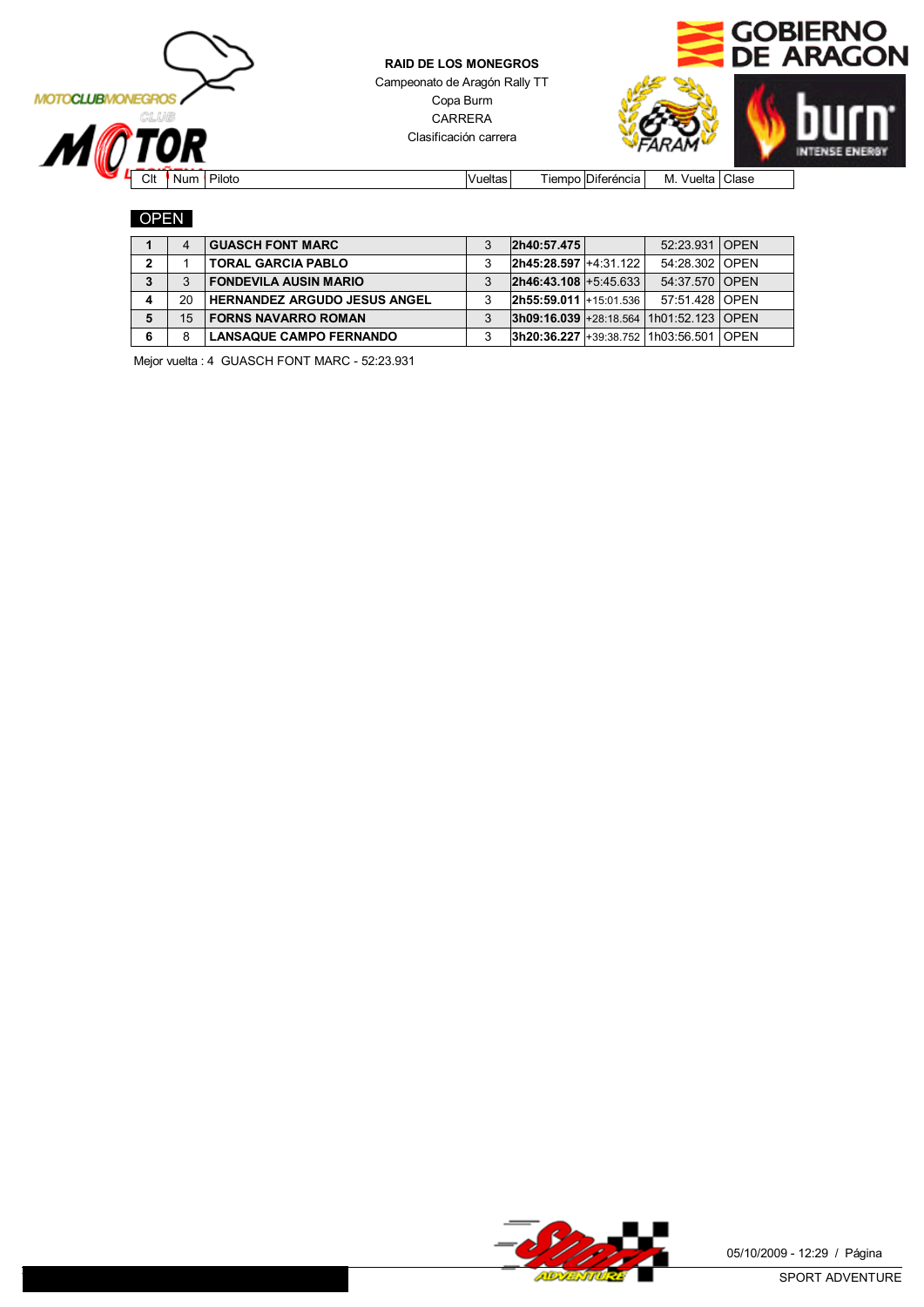



Clt Num Piloto Vueltas Tiempo Diferéncia M. Vuelta Clase

#### MOTOS HASTA 450

| 1              | 5  | <b>RIVERA GAVIN VICTOR</b>       | 3 | 2h43:01.200               | 53:40.500               | MOTOS HASTA 450 |
|----------------|----|----------------------------------|---|---------------------------|-------------------------|-----------------|
| $\overline{2}$ | 11 | <b>VILLARRUBIA GARCIA JULIAN</b> | 3 | $2h46:43.792 + 3:42.592$  | 54:32.870               | MOTOS HASTA 450 |
| 3              | 9  | <b>MATEO TRULLENQUE SERGIO</b>   | 3 | $2h50:50.316 + 7:49.116$  | 55:40.614               | MOTOS HASTA 450 |
| 4              | 7  | <b>FANLO POCIELLO CARLOS</b>     | 3 | $3h02:02.025 + 19:00.825$ | 1h00:10.685             | MOTOS HASTA 450 |
| 5              | 14 | <b>LAPENA SUELVES CESAR</b>      | 3 | $ 3h06:09.790 +23:08.590$ | 58:56.462               | MOTOS HASTA 450 |
| 6              | 19 | <b>SALVADOR ABELLA EMILIANO</b>  | 3 | 3h07:49.421 +24:48.221    | 1h00:14.764             | MOTOS HASTA 450 |
| $\overline{7}$ | 12 | <b>BLASCO LAZARO JOSE MANUEL</b> | 3 | $ 3h11:35.788 +28:34.588$ | 1h02:32.369             | MOTOS HASTA 450 |
| 8              | 25 | LIUTI SALINERO OLIVO             | 3 | $3h13:32.616 + 30:31.416$ | 1h03:44.790             | MOTOS HASTA 450 |
| 9              | 32 | <b>CASARES REAL PAU RAIMON</b>   | 3 | $ 3h14:30.401 +31.29.201$ | 1h04:10.792             | MOTOS HASTA 450 |
| 10             | 13 | <b>DEVEY ANTOINE</b>             | 3 | $ 3h16:13.800 +33:12.600$ | 1h03:02.794             | MOTOS HASTA 450 |
| 11             | 30 | <b>MARIN VILALTA ANDREU</b>      | 3 | $ 3h16:33.369 +33.32.169$ | 1h03:59.415             | MOTOS HASTA 450 |
| 12             | 21 | <b>LARA GARCIA MOISES</b>        | 2 | 2h20:25.194               | +1 Vuelta   1h09:33.922 | MOTOS HASTA 450 |

Mejor vuelta : 5 RIVERA GAVIN VICTOR - 53:40.500

Abandonos

 $\overline{\phantom{a}}$ 

| 18 | LIGORRET GUILLERMO<br>$C$ $\Lambda$<br>LIGURREI<br>ADASA ' |  |  | . |
|----|------------------------------------------------------------|--|--|---|

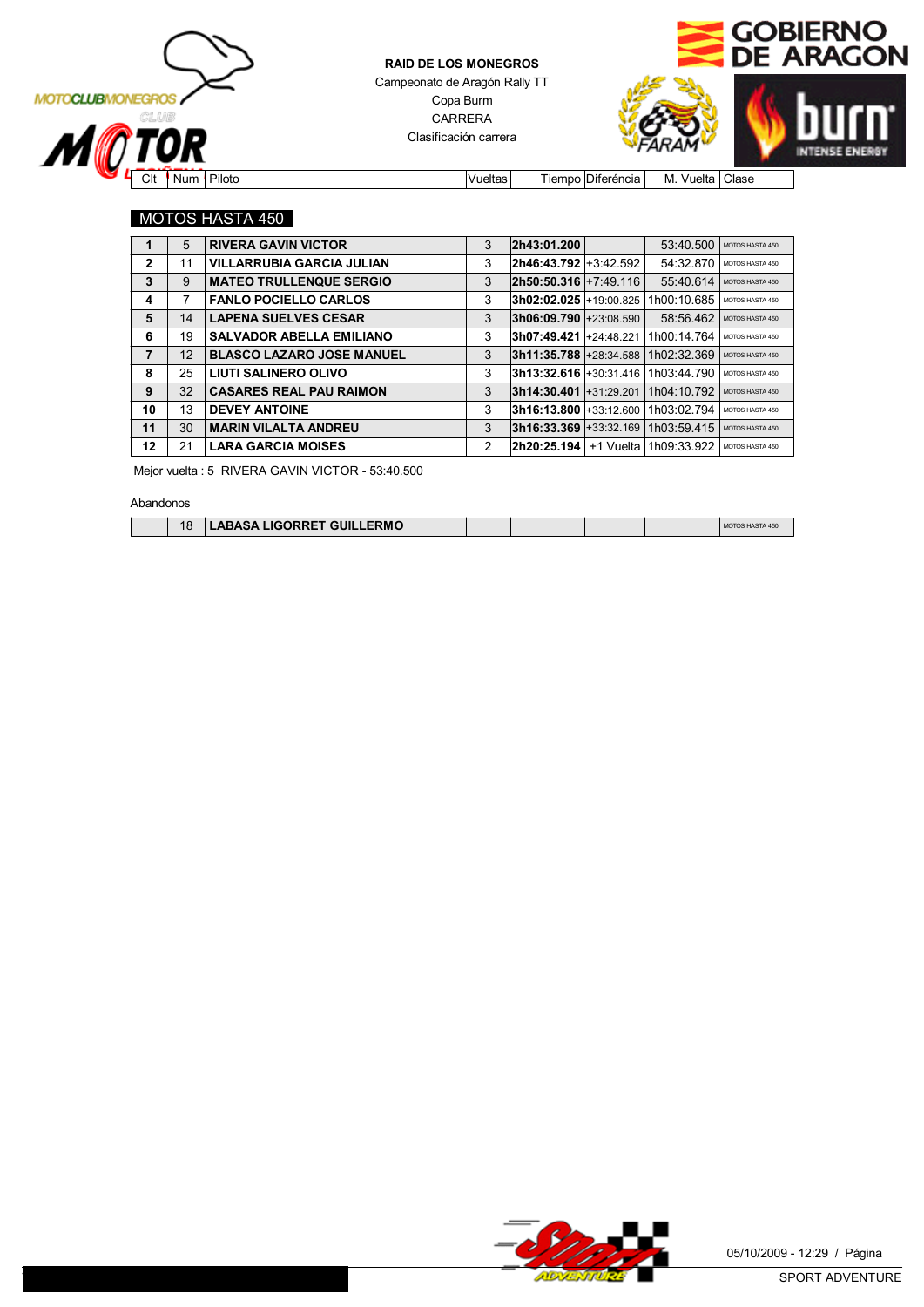



Clt Num Piloto Vueltas Tiempo Diferéncia M. Vuelta Clase

#### VETERANOS

|   | 37 | <b>TORRENT CABALLE MARC</b>       | 3h10:43.767                                             |  | 1h02:03.732   VETERANOS |
|---|----|-----------------------------------|---------------------------------------------------------|--|-------------------------|
| っ | 41 | <b>VALCARCEL RESALT CESAR</b>     | <b>3h24:34.453</b> +13:50.686   1h02:39.142   VETERANOS |  |                         |
| 3 | 70 | <b>CASARES ANDRES JAVIER</b>      | $ 2h17:42.813 +1$ Vuelta   1h05:14.164   VETERANOS      |  |                         |
|   | 40 | <b>BEARDS PETER</b>               | <b>2h18:15.520</b> +1 Vuelta 1h08:03.796 VETERANOS      |  |                         |
|   | 36 | <b>ROTELLAR OBIS MIGUEL ANGEL</b> | $2h21:23.857$ +1 Vuelta 1h10:10.525 VETERANOS           |  |                         |
|   | 99 | <b>BALLESTER MOLL LINO</b>        | $2h33:50.709$ +1 Vuelta 11h10:27.855 VETERANOS          |  |                         |

Mejor vuelta : 37 TORRENT CABALLE MARC - 1h02:03.732

Pendiente de control técnico o incidentes de orden deportivo

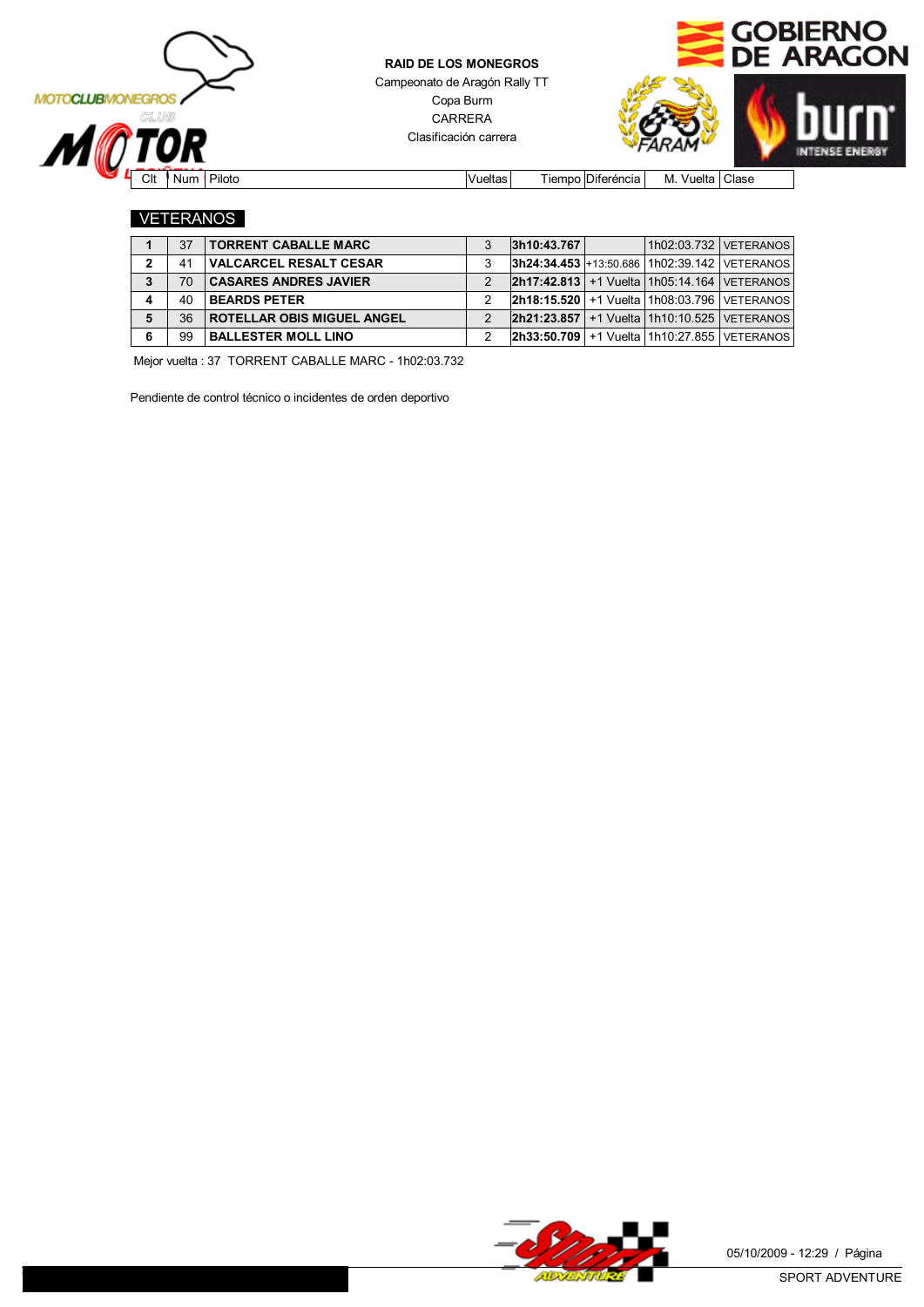



Clt Num Piloto **Vueltas** Tiempo Diferéncia M. Vuelta Clase

#### Q1

| 1              | 43 | <b>ROMERO MONTOYA OSCAR</b>               | 3              | 2h35:21.094                               |           | 50:33.681                                 | Q <sub>1</sub> |
|----------------|----|-------------------------------------------|----------------|-------------------------------------------|-----------|-------------------------------------------|----------------|
| $\mathbf{2}$   | 54 | <b>GAJON GARCIA MARIO</b>                 | 3              | 2h48:18.463 +12:57.369 l                  |           | 55:40.944                                 | Q <sub>1</sub> |
| 3              | 47 | <b>SERRANO FERNANDEZ DAVID</b>            | 3              | 2h52:32.677 +17:11.583                    |           | 55:45.474                                 | Q <sub>1</sub> |
| 4              | 59 | <b>LARA OLIVERAS JOAN</b>                 | 3              | 3h02:08.435 +26:47.341                    |           | 58:56.696                                 | Q1             |
| 5              | 67 | <b>ESCRIBANO MARTINEZ FRANCISCO MARIO</b> | 3              | 3h04:09.381 +28:48.287                    |           | 1h00:28.874                               | Q <sub>1</sub> |
| 6              | 66 | <b>GARCIA LOPEZ EDUARDO</b>               | 3              | 3h04:15.498 +28:54.404                    |           | 1h00:14.288                               | Q1             |
| $\overline{7}$ | 50 | <b>MOMPEL GRACIA FERNANDO</b>             | 3              | $3h06:50.323 + 31:29.229 + 1h00:35.751$   |           |                                           | Q <sub>1</sub> |
| 8              | 85 | <b>ORADRE MELERO SERGIO</b>               | 3              |                                           |           | 3h07:05.330 +31:44.236 1h00:49.877        | Q1             |
| 9              | 52 | <b>MONTERO PEREZ XAVIER</b>               | 3              |                                           |           | <b>3h07:49.755</b> +32:28.661 1h01:35.426 | Q <sub>1</sub> |
| 10             | 62 | <b>CASTELLS ANDREU DIEGO</b>              | 3              |                                           |           | <b>3h08:28.782</b> +33:07.688 1h01:54.870 | Q1             |
| 11             | 76 | <b>POSAC MARCEN JOSE PEDRO</b>            | 3              | $3h09:07.046$ +33:45.952 1h00:44.405      |           |                                           | Q <sub>1</sub> |
| 12             | 63 | <b>ENRIQUEZ TORO JUAN</b>                 | 3              |                                           |           | 3h10:27.482 +35:06.388   1h01:51.723      | Q1             |
| 13             | 72 | <b>CASTILLO GRACIA NACHO</b>              | 3              | <b>3h11:29.599</b> +36:08.505 1h01:56.124 |           |                                           | Q <sub>1</sub> |
| 14             | 57 | <b>GALVANI JAVIER</b>                     | 3              |                                           |           | 3h13:41.217 +38:20.123 1h01:55.550        | Q1             |
| 15             | 69 | <b>GARRIDO CASTILLO JONATAN</b>           | 3              | 3h16:01.166 +40:40.072 1h04:04.581        |           |                                           | Q <sub>1</sub> |
| 16             | 53 | <b>PRATS MARTINEZ BERTA</b>               | $\overline{2}$ | 2h21:14.440                               |           | +1 Vuelta   1h09:13.806                   | Q <sub>1</sub> |
| 17             | 46 | <b>CASTILLO GARCELAN VERONICA</b>         | 2              | 2h24:02.470                               | +1 Vuelta | 1h10:01.869                               | Q <sub>1</sub> |
| 18             | 75 | <b>MONFERRER MONFORT ANTONIO JOSE</b>     | $\overline{2}$ | 2h55:53.261                               |           | +1 Vuelta   1h26:13.859                   | Q1             |

Mejor vuelta : 43 ROMERO MONTOYA OSCAR - 50:33.681

#### Abandonos

| 42 | <b>MASFERRER XAVIER</b>          |  |  | w  |
|----|----------------------------------|--|--|----|
| 44 | <b>PALACIN MURILLO FRANCISCO</b> |  |  | U. |
| 55 | <b>IBARZ ALZURIA ROBERTO</b>     |  |  | O, |
| 68 | <b>AIRES ROMERO EDUARD</b>       |  |  | O  |

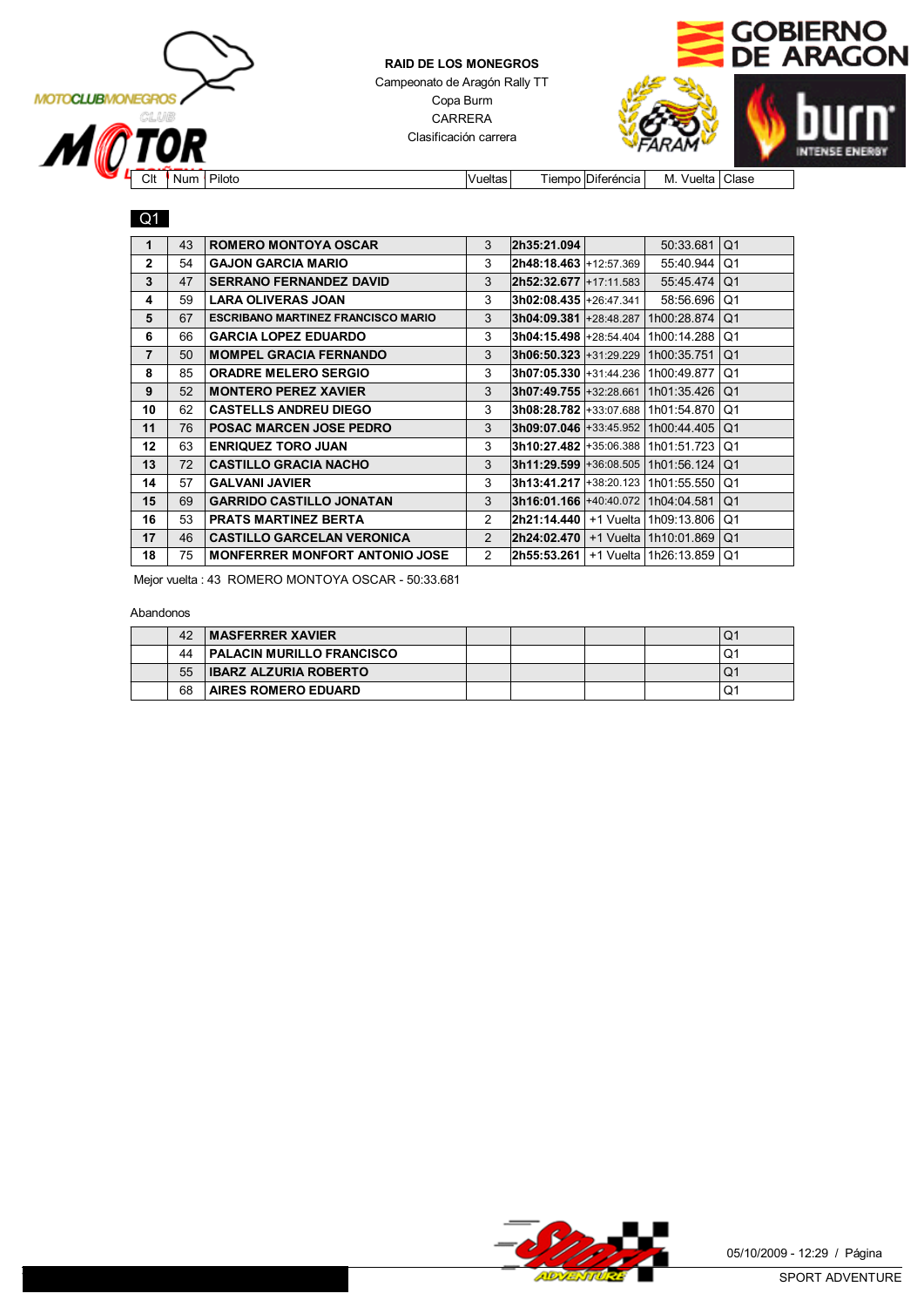



Q2

| 51 | <b>HERNAN GARCIA JESUS</b>    | 3h04:51.826                                   | 59:32.742   Q2 |  |
|----|-------------------------------|-----------------------------------------------|----------------|--|
| 74 | <b>BELSUE CANTERO GUSTAVO</b> | $ 3h14:13.077 +9.21.251 1h03:25.148 Q2$       |                |  |
|    | <b>REMUJO ARAGON ROBERTO</b>  | $2h19:35.471$ +1 Vuelta 1h08:33.807   Q2      |                |  |
| 45 | <b>PRIETO RUIZ ALBERTO</b>    | $ 2h27:56.200  + 1$ Vuelta   1h09:57.730   Q2 |                |  |

Mejor vuelta : 51 HERNAN GARCIA JESUS - 59:32.742